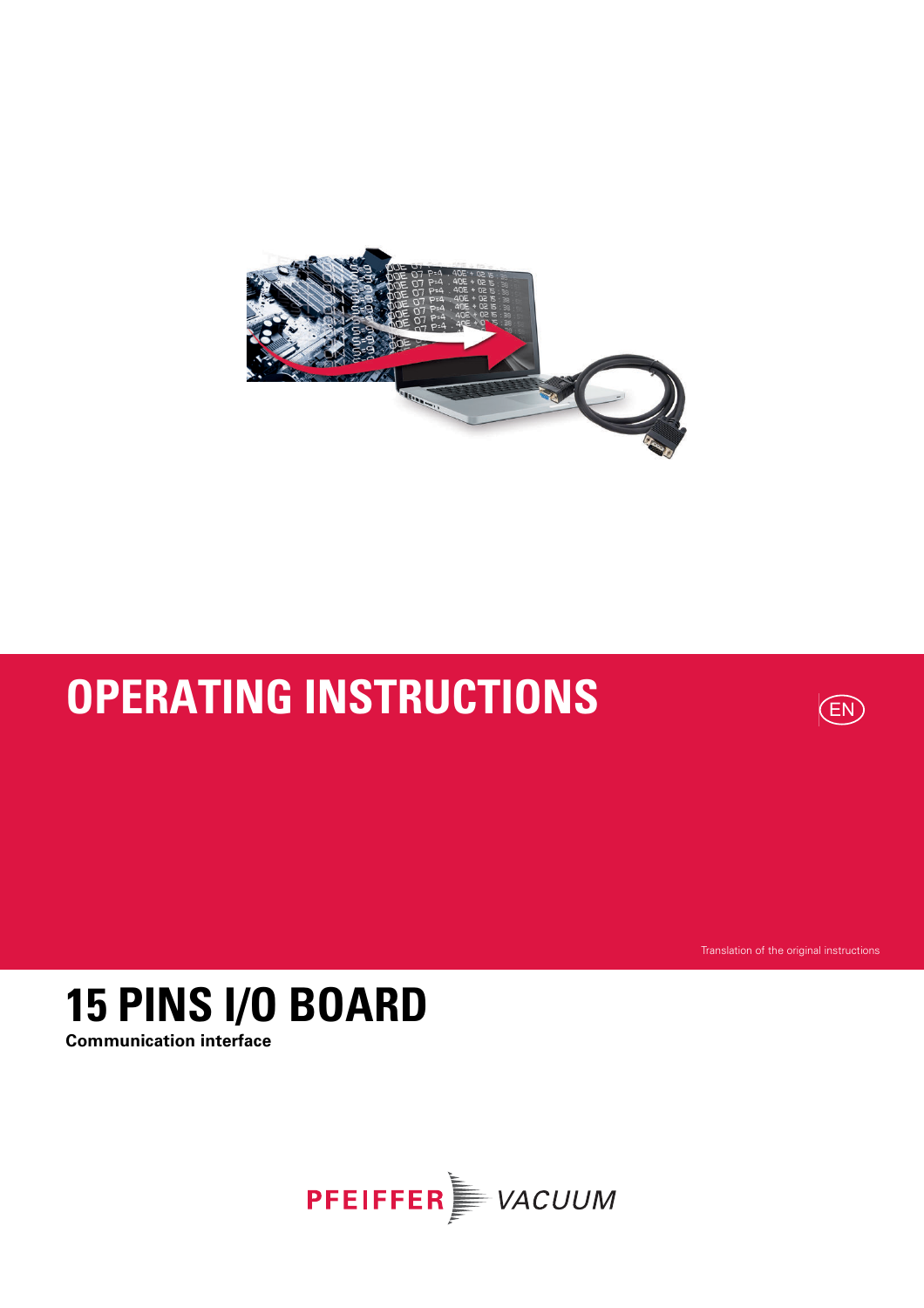## **Table of contents**

| 1            |                  |  |  |  |  |  |  |
|--------------|------------------|--|--|--|--|--|--|
|              | 1.1              |  |  |  |  |  |  |
|              | 12               |  |  |  |  |  |  |
|              | 121<br>1.2.2     |  |  |  |  |  |  |
| $\mathbf{2}$ |                  |  |  |  |  |  |  |
| 3            |                  |  |  |  |  |  |  |
|              | 3.1              |  |  |  |  |  |  |
|              | 32               |  |  |  |  |  |  |
|              | 3.3 <sub>1</sub> |  |  |  |  |  |  |
| 4            |                  |  |  |  |  |  |  |
|              | 41               |  |  |  |  |  |  |
|              | 4.2              |  |  |  |  |  |  |
|              | 421              |  |  |  |  |  |  |
|              | 4.2.2            |  |  |  |  |  |  |
| 5            |                  |  |  |  |  |  |  |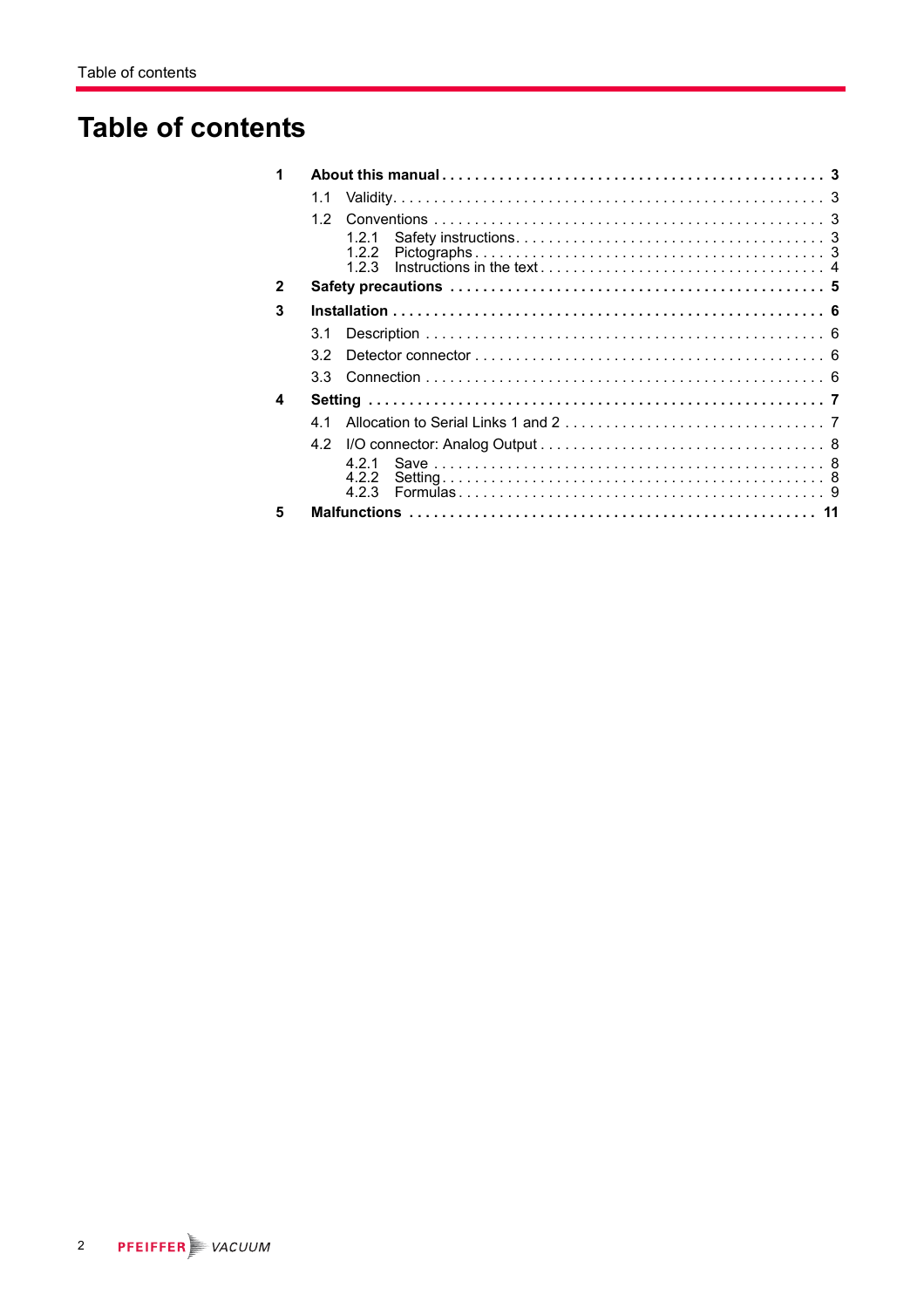## <span id="page-2-0"></span>**1 About this manual**

### <span id="page-2-1"></span>**1.1 Validity**

This operating manual is for customers of Pfeiffer Vacuum. It describes the functioning of the designated product and provides the most important information for safe use of the unit. The description follows applicable EU guidelines. All information provided in this operating manual refers to the current state of the product's development. The documentation remains valid as long as the customer does not make any changes to the product.

Up-to-date operating instructions can also be downloaded from www.pfeiffer-vacuum.com.

This manual covers products with the following part numbers:

| Reference    | <b>Description</b>                                 |
|--------------|----------------------------------------------------|
| JSVA00A0Mx9x | ASM 340 Wet - 15 pins I/O board                    |
| JSVA00A1Mx9x | ASM 340 Wet - 15 pins I/O board - Bluetooth        |
| KSBA00A0MM9A | ASM 340 Dry - 15 pins I/O board                    |
| KSBA00A1MM9A | ASM 340 Dry - 15 pins I/O board - Bluetooth        |
| MSXA00A0MM9A | ASM 340 Integrable - 15 pins I/O board             |
| MSXA00A1MM9A | ASM 340 Integrable - 15 pins I/O board - Bluetooth |
| PSGB00E0MM9A | ASM 380 - 15 pins I/O board                        |
| PSGB00E1MM9A | ASM 380 - 15 pins I/O board - Bluetooth            |
| BSAA0000MM9A | ASM 310 - 15 pins I/O board                        |
| Sxxx0x06MM9A | ASI 35 - 15 pins I/O board - Profibus              |
| CSGB01G0MM9x | ASM 390 - 15 pins I/O board                        |
| ESGB02G0MM9x | ASM 392 - 15 pins I/O board                        |

### <span id="page-2-2"></span>**1.2 Conventions**

### <span id="page-2-3"></span>**1.2.1 Safety instructions**

Operating manual safety instructions Pfeiffer Vacuum are based on the UL, CSA, ANSI Z-535, SEMI S2, ISO 3864 and DIN 4844 certification standards. This document describes the following information and danger levels:

### **WARNING**

### **Possibly imminent danger**

Indicates an imminent hazardous situation that can result in death or serious injury.

### *NOTICE*

### **Command or note**

Command to perform an action or information about properties, the disregarding of which may result in damage to the product.

### <span id="page-2-4"></span>**1.2.2 Pictographs**



Warning of a displayed source of danger in connection with operation of the unit or equipment

Command to perform an action or task associated with a source of danger, the disregarding of which may result in serious accidents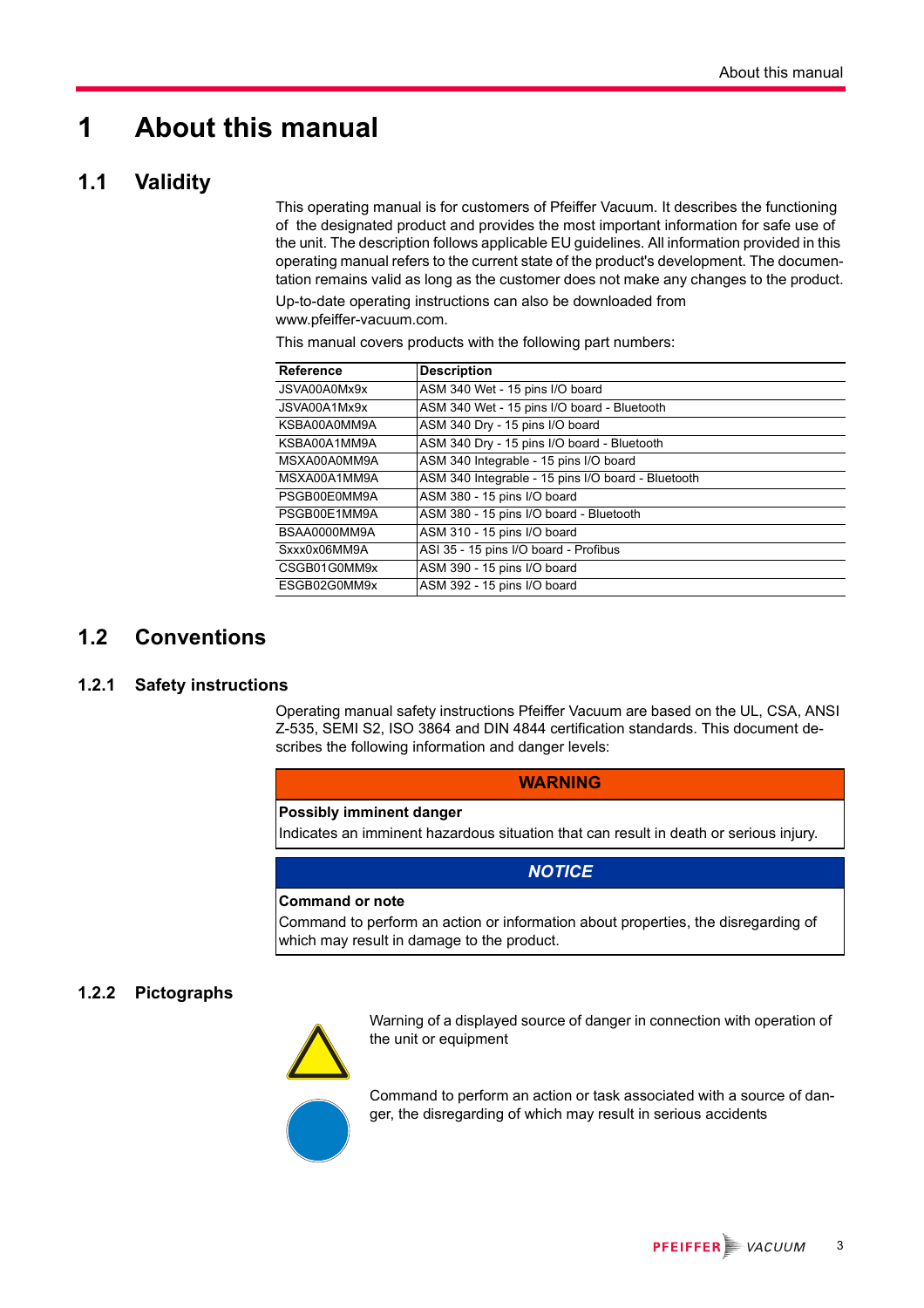### <span id="page-3-0"></span>**1.2.3 Instructions in the text**

| $\Rightarrow$ or $\rightarrow$ | Work instruction: you must perform an operation here. |
|--------------------------------|-------------------------------------------------------|
| <b>TXXXX1</b>                  | You must press the XXXX key on the control panel.     |
| I/O                            | Inputs/Outputs                                        |

Screenshots are given as examples only. They can therefore vary depending on the operator's settings.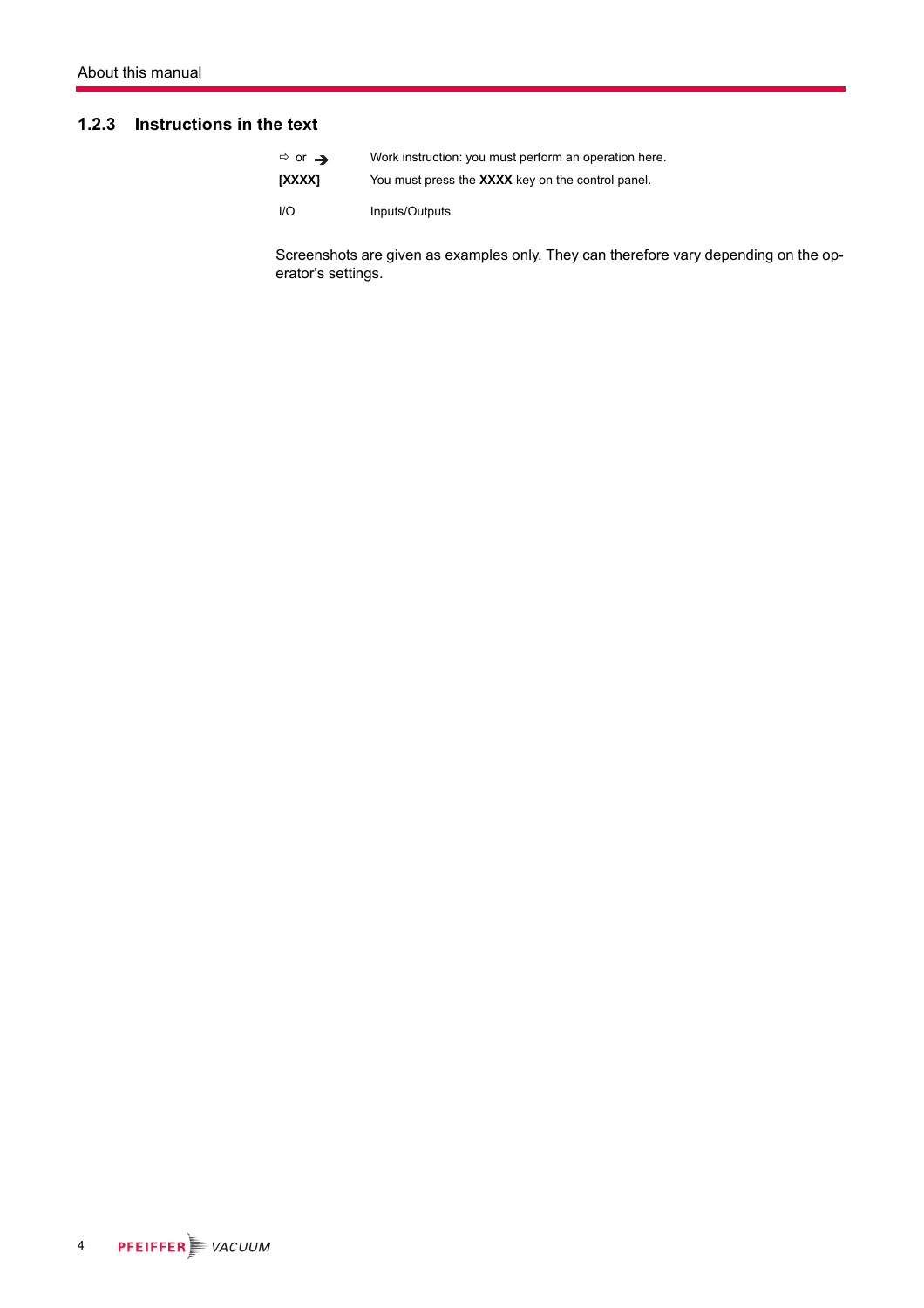## <span id="page-4-0"></span>**2 Safety precautions**



### **Obligation to inform**

Any person responsible for installing, using or maintaining the product must first read the security instructions in this operating manual and comply with them.

It is the operating customer's responsibility to protect all operators against the dangers associated with the product, with the media pumped and with the entire installation.



### **WARNING**

### **Electric shock hazard in case of contact**

When the product's circuit breaker is set at **O**, some internal components still have an electrical charge.

- $\rightarrow$  Make sure that the mains connection is always visible and accessible so that it can be unplugged at any time.
- > Disconnect the power cable from all power sources before starting any work on the product.
- Only qualified personnel trained in safety rules (EMC, electrical safety, chemical pollution) may carry out the installation and maintenance described in this manual. Our service centers can provide the necessary training.
- Do not turn on the product if the covers are not in place.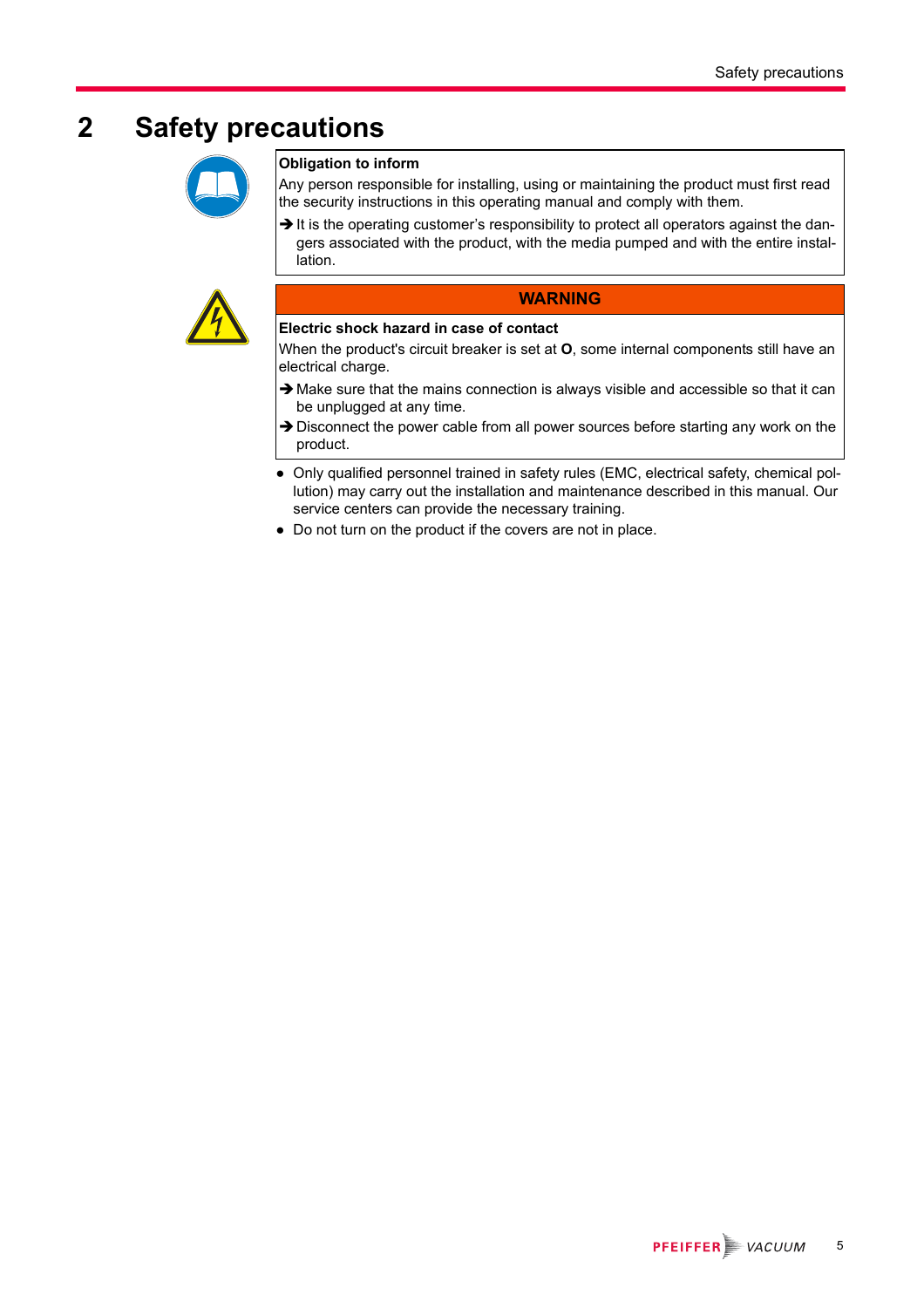## <span id="page-5-0"></span>**3 Installation**

### <span id="page-5-1"></span>**3.1 Description**

The 15 pin D-Sub male plug and its hood are supplied with the leak detector. The wire is at the customer's expense.



**WARNING**

### **Risk of electromagnetic disturbance**

The product's EMC behavior is guaranteed only if the relevant EMC standards are followed during installation.

> Use shielded cables and connections for the interfaces in interference-prone environments.

*NOTICE*



### **Extra low voltage circuit**

The remote control circuits are equipped with dry contact outputs (30 V - 1 A max.). Any overvoltage or overcurrent can result in internal electrical damage. The installer must:

- → Connect these outputs in accordance with the rules and protection of safety extra low voltage (SELV) circuits,
- Supply these contacts with voltage of less than 30 V and current of less than 1 A.

### <span id="page-5-2"></span>**3.2 Detector connector**



**Fig. 1: Connector female 15 pins of the detector**

| Inputs  | Logics  | 14 | Starting the test           |
|---------|---------|----|-----------------------------|
|         | Analogs | 5  | Disabled                    |
| Outputs | Logics  | 6  | Test threshold crossed      |
|         |         | 7  | Selected test mode reached  |
|         |         |    | ASI 35: Detector ready      |
|         | Analogs | 9  | Mantissa (0/10 V)*          |
|         |         | 10 | Leak rate (logarithmic) (*) |
|         |         | 11 | Disabled                    |
|         |         | 12 | Exponent (0/10 V)           |
| Mass    |         |    | $1 - 2 - 3 - 4 - 13$        |
| Headset |         | 8  | Headset + $(1)$             |
|         |         | 15 | Headset - $(1)$             |

(\*) By default: parameterizable by the operator  $(1)$  To enable the audio/beadset output it is nect

To enable the audio/headset output, it is necessary to issue a command RS-232 "=HPD" to the detector: this command will disable the loudspeaker.

To disable the audio/headset output, it is necessary to issue a command RS-232 "=HPE" to the detector: this command will enable the loudspeaker.

### <span id="page-5-3"></span>**3.3 Connection**

*See Operating instructions of the leak detector*.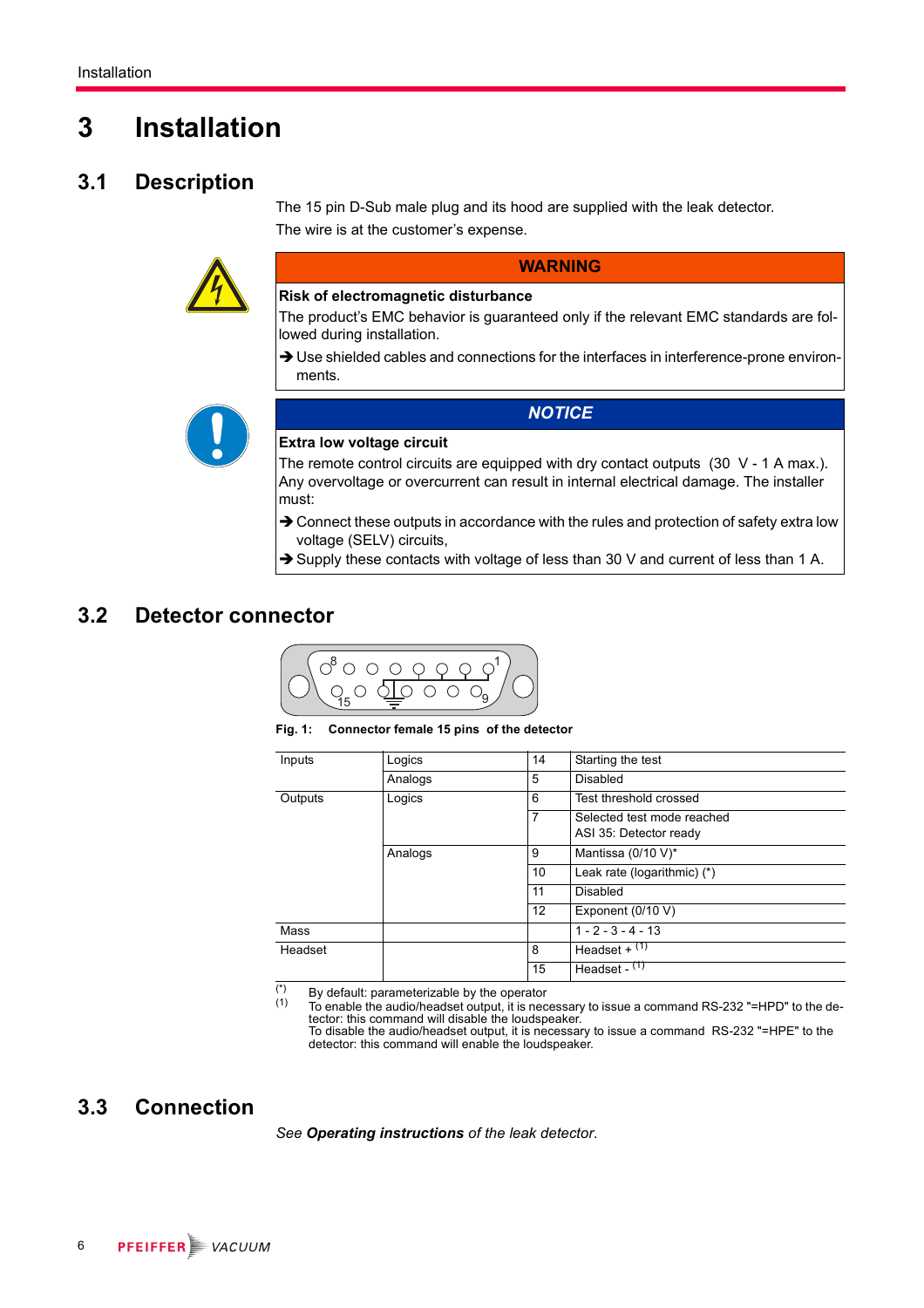## <span id="page-6-0"></span>**4 Setting**

From the "Settings" screen, press **[Avanced] [Input/Output]**.



**Fig. 2: Input/Output menu**

### <span id="page-6-1"></span>**4.1 Allocation to Serial Links 1 and 2**

#### **From the "Settings" screen, press [Advanced] [Input/Output], then [Serial Link 1] or [Serial Link 2].**

| Typ        | $\Rightarrow$ Set the type of serial link: see table below. |
|------------|-------------------------------------------------------------|
| Parameters | I⇒ Set the serial link mode: see detail below.              |

### **Type** The operator must allocate the 2 serial links (1 and 2) according to their use.

| <b>Use</b>                                             | $\bullet$<br>↽<br>ო | ទ<br>က် | 380 | 392<br>390        |           | <b>Possible allocation</b> |                         | Type to select   |
|--------------------------------------------------------|---------------------|---------|-----|-------------------|-----------|----------------------------|-------------------------|------------------|
|                                                        | <b>ASM</b>          | ΜS<br>∢ | ASM | <b>ASM</b><br>ASM | 35<br>ଟ୍ଟ | <b>Serial</b><br>Link 1    | <b>Serial</b><br>Link 2 |                  |
| <b>RS-232</b>                                          | x                   | X       | X   | x                 | ΙX        | Yes                        | No                      | Serial           |
| Bluetooth <sup>(1)</sup>                               | x                   | x       | X   |                   |           | No                         | Yes                     | <b>Bluetooth</b> |
| Bluetooth transmitter for RC  x<br>500 WL remote $(2)$ |                     | X       | X   | x                 |           | Yes                        | No                      | Serial           |
| RC 10 remote control (2)                               | x                   | X       | X   | x                 | ΙX        | Yes                        | No                      | Serial           |
| ECB WiFi remote $(2)$                                  | x                   | x       | X   | x                 | ΙX        | Yes                        | No                      | Serial           |

(1) Option or accessory

(2) Accessory

#### **Parameters** From the "Settings" screen, press **[Advanced] [Input/Output] [Serial Link 1]** or **[Serial Link 2] [Parameters]**.

Modes list:according to leak detector model, some modes are not available.

| Mode               | <b>Description</b>                                                                                                                                       | <b>Use</b>     |                 |
|--------------------|----------------------------------------------------------------------------------------------------------------------------------------------------------|----------------|-----------------|
|                    |                                                                                                                                                          | $RS-232^{(1)}$ | Bluetooth $(2)$ |
| Basic              | Continuous acquisition of data according to a defined time duration.                                                                                     | x              | x               |
|                    | At any time, a command can be sent to the leak detector.                                                                                                 |                |                 |
|                    | 5 V power supply available.                                                                                                                              |                |                 |
| Spreadsheet        | Variant on the Basic mode.                                                                                                                               | x              | x               |
|                    | Continuous data acquisition, formatted in a spreadsheet such as Excel Microsoft ® Office or oth-<br>er similar software.                                 |                |                 |
|                    | 5 V power supply available.                                                                                                                              |                |                 |
| Advanced           | Full control of the detector by a supervisor.                                                                                                            | x              | x               |
|                    | The detector sends information at the supervisor's request.                                                                                              |                |                 |
|                    | 5 V power supply available.                                                                                                                              |                |                 |
|                    | Recommended mode for automatic systems.                                                                                                                  |                |                 |
| <b>Export Data</b> | Export, via a PC, of "tickets" issued by the detector after:                                                                                             | x              | x               |
|                    | Calibration with an internal/external calibrated leak,<br>٠<br>Calibration control with an internal leak.<br>٠<br>A test.<br>5 V power supply available. |                |                 |
|                    | Serial links 1 and 2 must not be in "Export Data" mode at the same time.                                                                                 |                |                 |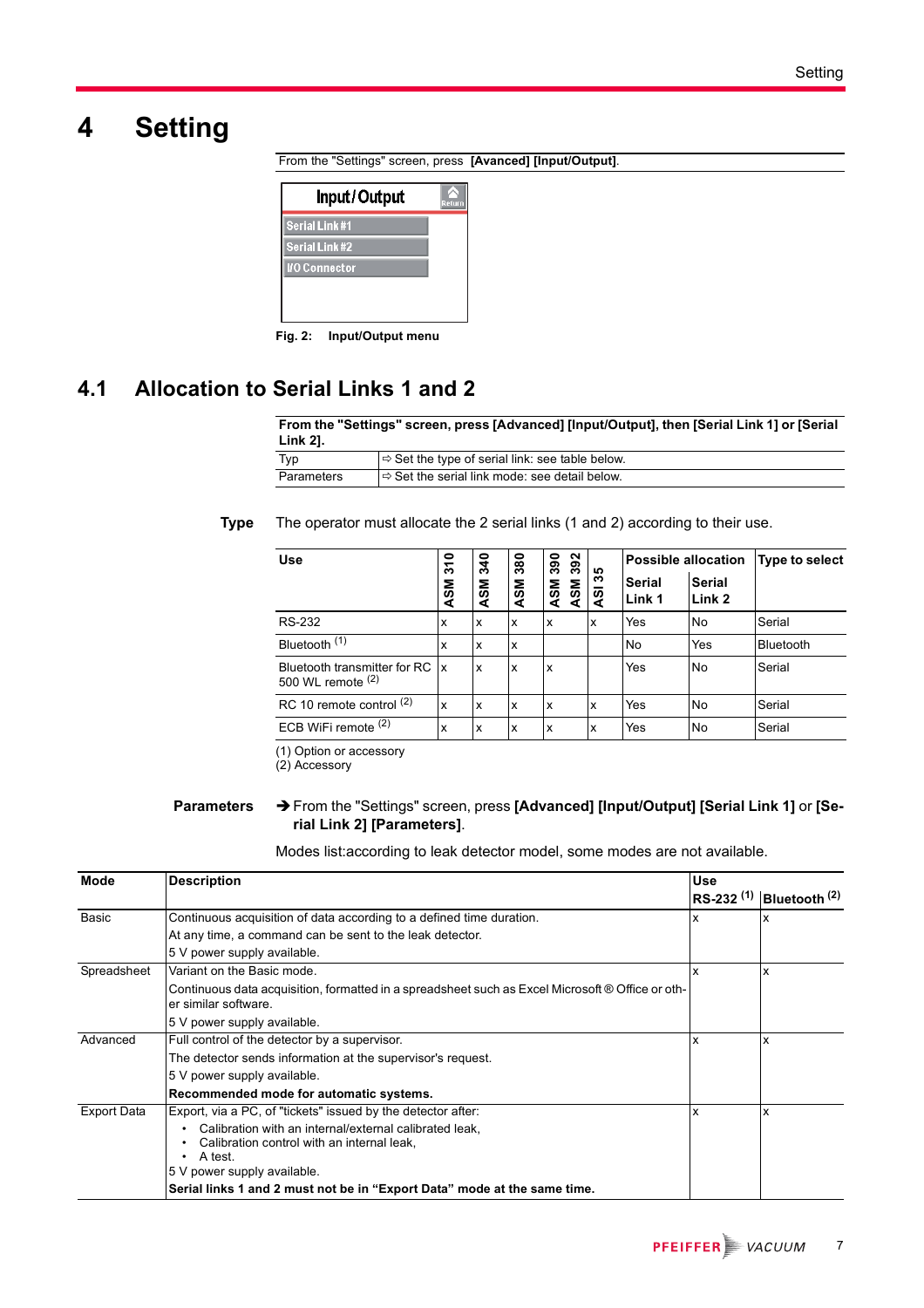| Mode             | <b>Description</b>                                                                            | <b>Use</b>     |                          |
|------------------|-----------------------------------------------------------------------------------------------|----------------|--------------------------|
|                  |                                                                                               | $RS-232^{(1)}$ | Bluetooth <sup>(2)</sup> |
| <b>RC 500 WL</b> | Use of a wireless remote control (model RC 500 WL). (1)                                       | x              | x                        |
|                  | 5 V power supply available.                                                                   |                |                          |
| <b>RC 500</b>    | Use of a wired remote control (model RC 500). <sup>(1)</sup>                                  | x              |                          |
|                  | 24 V power supply available.                                                                  |                |                          |
| HLT 5xx          | Protocol for compatibility with the HLT 5xx detector protocol.                                | x              |                          |
|                  | 5 V power supply available.                                                                   |                |                          |
|                  | List of orders for the protocol compatible with ASM 340/ASI 35 (See RS-232 Operating instruc- |                |                          |
|                  | tions).                                                                                       |                |                          |
| HLT 2xx          | Protocol for compatibility with the HLT 2xx detector protocol.                                | x              |                          |
|                  | 5 V power supply available.                                                                   |                |                          |
|                  | List of orders for the protocol compatible with ASM 340/ASI 35 (See RS-232 Operating instruc- |                |                          |
|                  | tions).                                                                                       |                |                          |
| Ext. Module      | Full control of the detector by a supervisor.                                                 | x              |                          |
|                  | The detector sends information at the supervisor's request.                                   |                |                          |
|                  | 24 V power supply available.                                                                  |                |                          |
|                  | A 24 V power supply is required for using an external module (example: profibus).             |                |                          |
|                  | (1) Available for all models odf leak detectors                                               |                |                          |

(2) Not available for ASM 390/392

### <span id="page-7-0"></span>**4.2 I/O connector: Analog Output**





**Fig. 3: Analog output screen**

### <span id="page-7-1"></span>**4.2.1 Save**

A save of all the set I/O is automatically proposed at the menu exit if a parameter has been modified.

→ Enter the file name and valid the save (".IOP" file).

### <span id="page-7-2"></span>**4.2.2 Setting**

| 37-gnd                                               | $\Rightarrow$ Select the value to be allocated: see table below.<br>$\Rightarrow$ Depending on the value, configure the low decade. |  |
|------------------------------------------------------|-------------------------------------------------------------------------------------------------------------------------------------|--|
| 36-gnd                                               | $\Rightarrow$ Select the value to be allocated: see table below.<br>$\Rightarrow$ Depending on the value, configure the low decade. |  |
| 19-gnd                                               | Output allocated to «Exponent»                                                                                                      |  |
| The low decade is the decade corresponding with 0 V. |                                                                                                                                     |  |

| Value       | <b>Function</b>               |
|-------------|-------------------------------|
| Mantissa    | $1/10 \text{ V}^{(\text{*})}$ |
| Exponent    | $0/10 \text{ V}^{(*)}$        |
| Logarithmic | $0/10 \text{ V}^{(*)}$        |
|             |                               |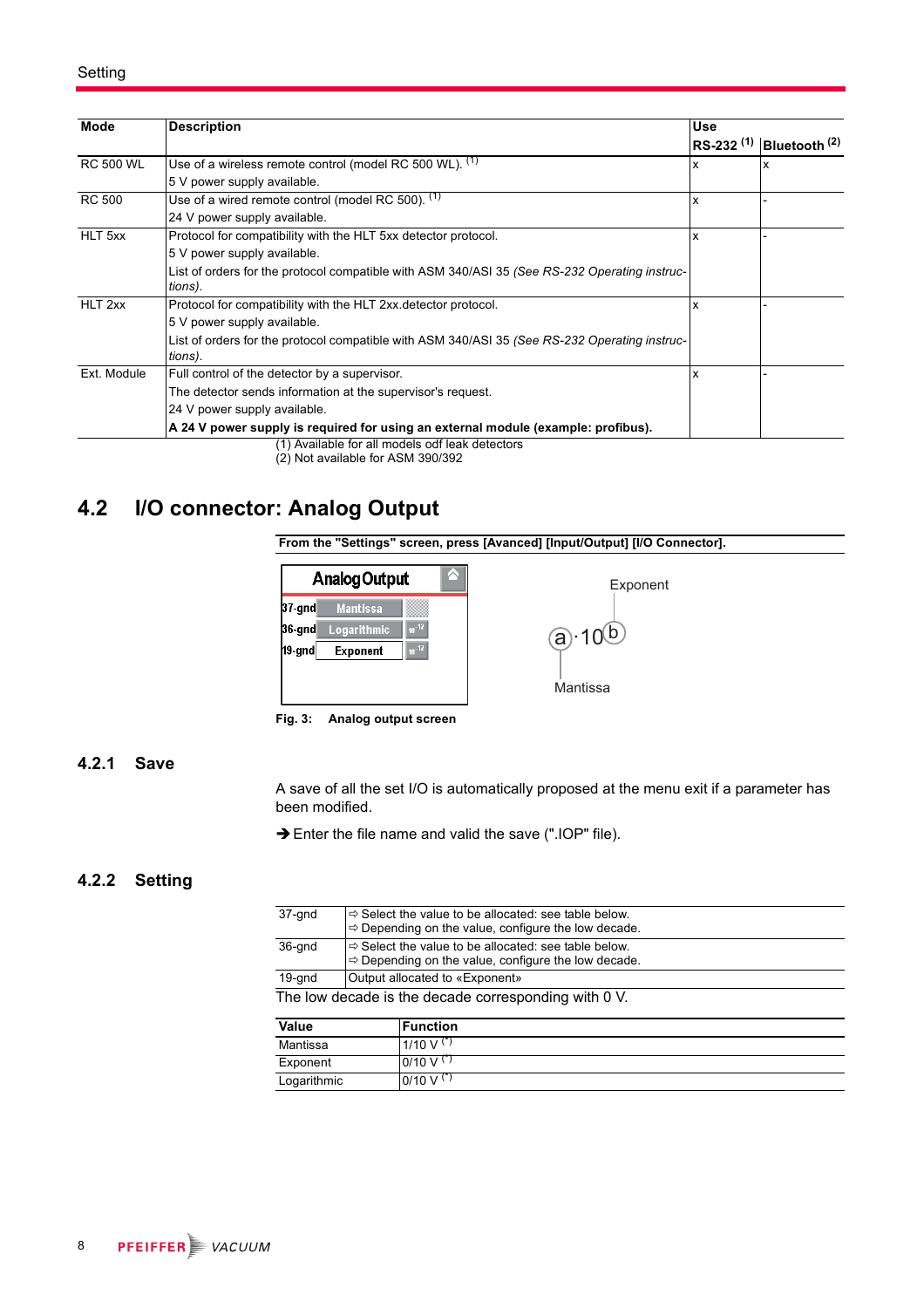| Value          | <b>Function</b>                                                                                                                                 |
|----------------|-------------------------------------------------------------------------------------------------------------------------------------------------|
| Inlet pressure | If a pressure measurement gauge is installed (at customer's expense) $(3)$                                                                      |
|                | Internal Gauge (Pirani), set:                                                                                                                   |
|                | • external gauge = 'none' (see Advanced Menu in the Operating instructions).<br>• range: 2.5 V/8.5 V (10 <sup>-3</sup> to 10 <sup>+3</sup> hPa) |
|                | External Gauge (Pirani), set:                                                                                                                   |
|                | $\bullet$ external gauge = 'TPR/PCR'                                                                                                            |
|                | $\bullet$ source = external'                                                                                                                    |
|                | • range: see documentation of the gauge.                                                                                                        |
|                | <b>External linear Gauge, set</b>                                                                                                               |
|                | $\bullet$ external gauge = 'linear'<br>$\bullet$ source = 'external'                                                                            |
|                | • range: see documentation of the gauge.                                                                                                        |
| He compound    | $0/10$ V (compound exponent, mantissa) $(*)$                                                                                                    |
| $\binom{8}{2}$ |                                                                                                                                                 |

(\*)*[\(see 4.2.3\)](#page-8-0)*

### <span id="page-8-0"></span>**4.2.3 Formulas**

| Mantissa (1/10 V)    | The "Mantissa" output corresponds with the leak rate mantissa:<br>Formula<br>$U =$ Voltage measured (V) on analog output |
|----------------------|--------------------------------------------------------------------------------------------------------------------------|
|                      | Mantissa= U                                                                                                              |
|                      | <b>Examples</b>                                                                                                          |
|                      | • $U = 3.5 V - Mantissa = 3.5$<br>• $U = 6.9 V - Mantissa = 6.9$                                                         |
| Exponent (0/10 V)    | The "Exponent" output corresponds with the leak rate exponent:                                                           |
|                      | • it increases by 1 V per decade,<br>• the starting decade corresponds with 10 V.                                        |
|                      | Formula                                                                                                                  |
|                      | $U =$ Voltage measured (V) on analog output                                                                              |
|                      | $D_0$ = Low decade for 0 V                                                                                               |
|                      | Exponent = $10 - U + D_0$                                                                                                |
|                      | <b>Example 1</b><br>Low decade at $10^{-12}$ (10 V = -12) -> D <sub>0</sub> = -12                                        |
|                      |                                                                                                                          |
|                      | • $U = 7 V - 5$ Exponent = 10 - 7 - 12 -> Exponent = -9<br>• $U = 2 V -$ Exponent = 10 - 2 - 12 -> Exponent = -4         |
|                      | <b>Example 2</b>                                                                                                         |
|                      | Low decade at $10^{-10}$ (10 V = -10) -> D <sub>0</sub> = -10                                                            |
|                      | • $U = 7 V - 5$ Exponent = 10 - 7 - 10 - $5$ Exponent = -7<br>• $U = 2 V -$ Exponent = 10 - 2 - 10 -> Exponent = -2      |
| Logarithmic (0/10 V) | The "Logarithmic" output corresponds with the leak rate value:                                                           |
|                      | • it increases by 1 V per decade,<br>• the starting decade corresponds with 0 V.                                         |
|                      | <b>Formulas</b>                                                                                                          |
|                      | $U =$ Voltage measured (V) on analog output                                                                              |
|                      | $D_0$ = Low decade for 0 V                                                                                               |
|                      | Mantissa = $10$ (U- Integer value (U))                                                                                   |
|                      | Exponent = Integer value (U) + $D_0$                                                                                     |
|                      | Leak rate = Mantissa x $10^{\text{Exponent}}$                                                                            |
|                      | <b>Example 1</b><br>Low decade at 10 <sup>-12</sup> (0 V = 1·10 <sup>-12</sup> ) -> D <sub>0</sub> = -12                 |
|                      |                                                                                                                          |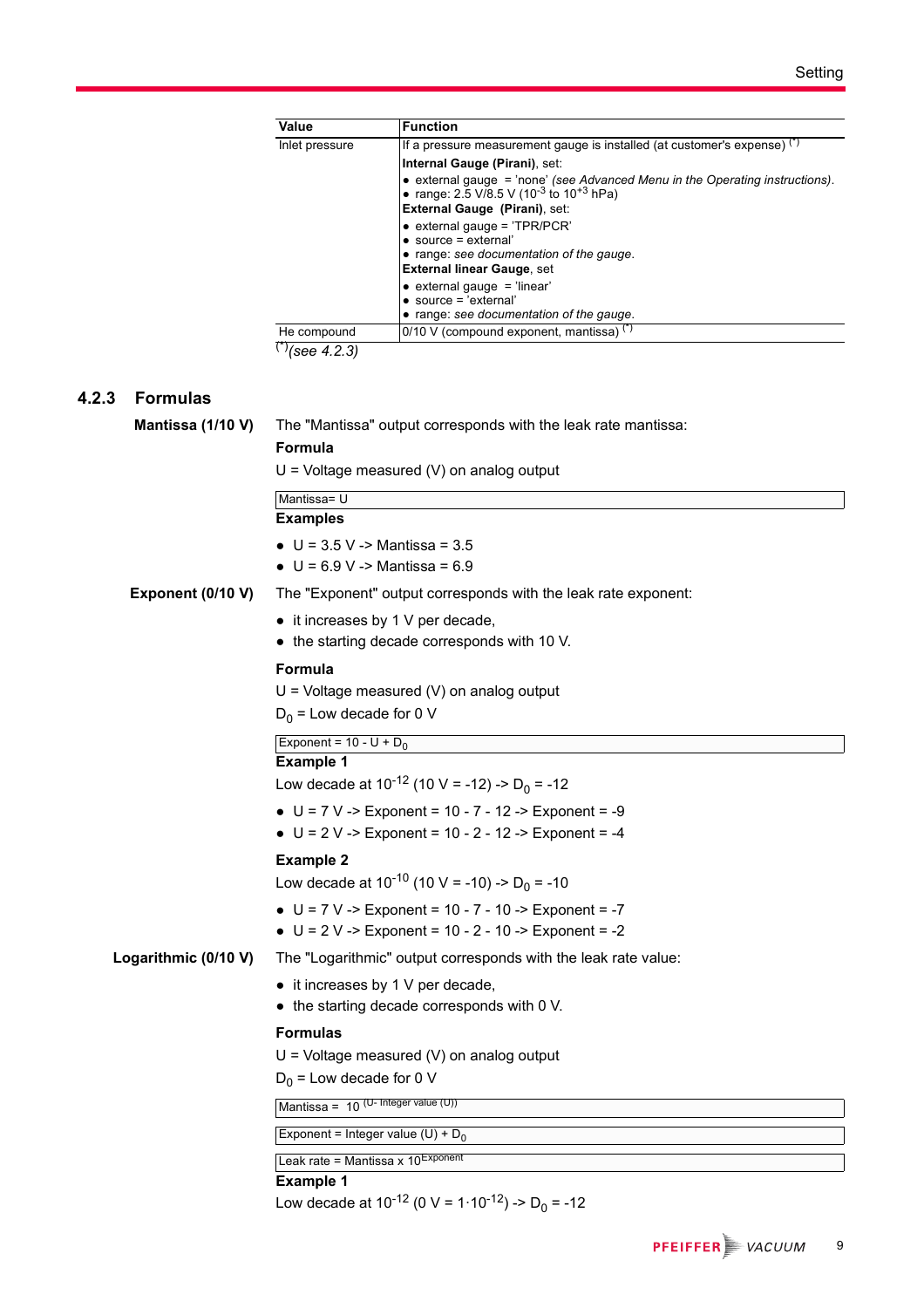- $V = 3.91$  V -> Leak rate =  $10^{(3.91-3)}$  x  $10^{(3-12)} = 8.13 \cdot 10^{-9}$
- $V = 8.25$  V -> Leak rate =  $10^{(8.25-8)}$  x  $10^{(8-12)}$  = 1.78·10<sup>-4</sup>

#### **Example 2**

Low decade at 10<sup>-10</sup> (0 V = 1·10<sup>-10</sup>) -> D<sub>0</sub> = -10

- V = 3.91 V -> Leak rate =  $10^{(3.91-3)} \times 10^{(3-10)} = 8.13 \cdot 10^{-7}$
- $V = 8.25$  V -> Leak rate =  $10^{(8.25-8)}$  x  $10^{(8-10)}$  = 1.78·10<sup>-2</sup>

### **Graphs**



**Inlet pressure** The "Inlet Pressure" output corresponds with the inlet pressure source:

- ASM 310/340/380/390/392: leak detector inlet gauge
- ASI 35: external gauge (at the customer's charge)

#### **Formula**

- ASM 310/340/380/390/392 (2.5 V/8.5 V):
- U = Voltage measured (V) on analog output

Inlet pressure =  $10^{(U-5.5)}$  hPa

– ASI 35 (0/10 V): *see Operating instructions of the gauge*.

#### **Graphs**

– ASM 310/340/380/390/392 (2.5 V/8.5 V):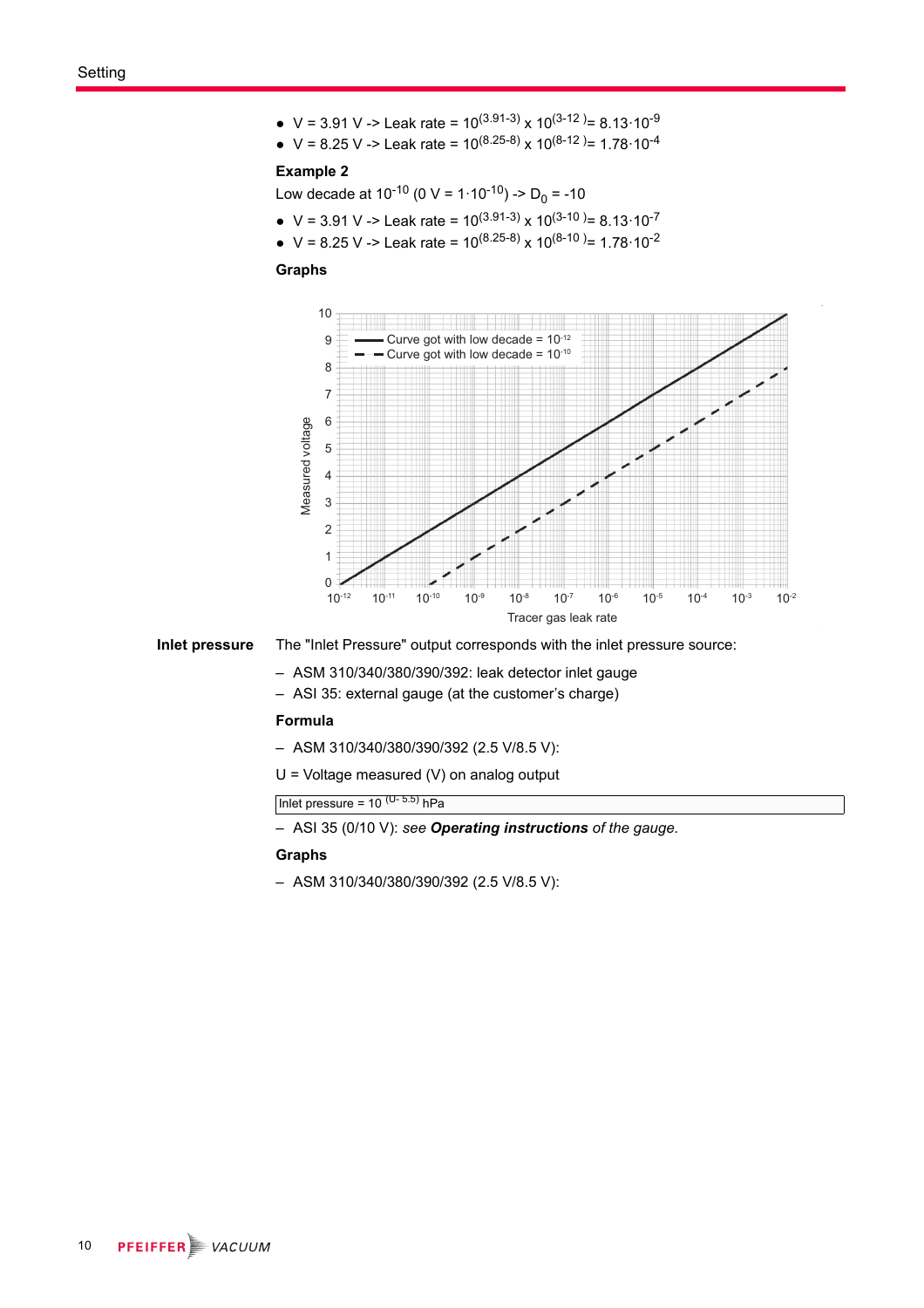

– ASI 35 (0/10 V): *see Operating instructions of the gauge*.

- **He Compound (0/10 V)** The "He Compound" output is a combination of mantissa and exponent:
	- the integer part represents the exponent
	- the decimal part represents the mantissa.

### **Formulas**

U = Voltage measured (V) on analog output

| Mantissa = $10 \times (U - Integer value (U))$  |  |
|-------------------------------------------------|--|
|                                                 |  |
| Exponent = Integer value $(U)$ - 12             |  |
| He Compound = Mantissa x $10^{\text{Exponent}}$ |  |
|                                                 |  |
| Evamples                                        |  |

#### **Examples**

- U = 3.91 V -> He Compound = 10 x (3.91-3)) x  $10^{(3-12)}$  = 9·10·10<sup>-9</sup>
- $U = 8.25$  V -> He Compound = 10 x (8.25-8)) x 10<sup>(8-12)</sup> = 2.50 $\cdot$ 10<sup>-4</sup>

## <span id="page-10-0"></span>**5 Malfunctions**

In case of difficulties when using these communication interfaces, please refer to the *Malfunction* chapter of the leak detector maintenance instructions.